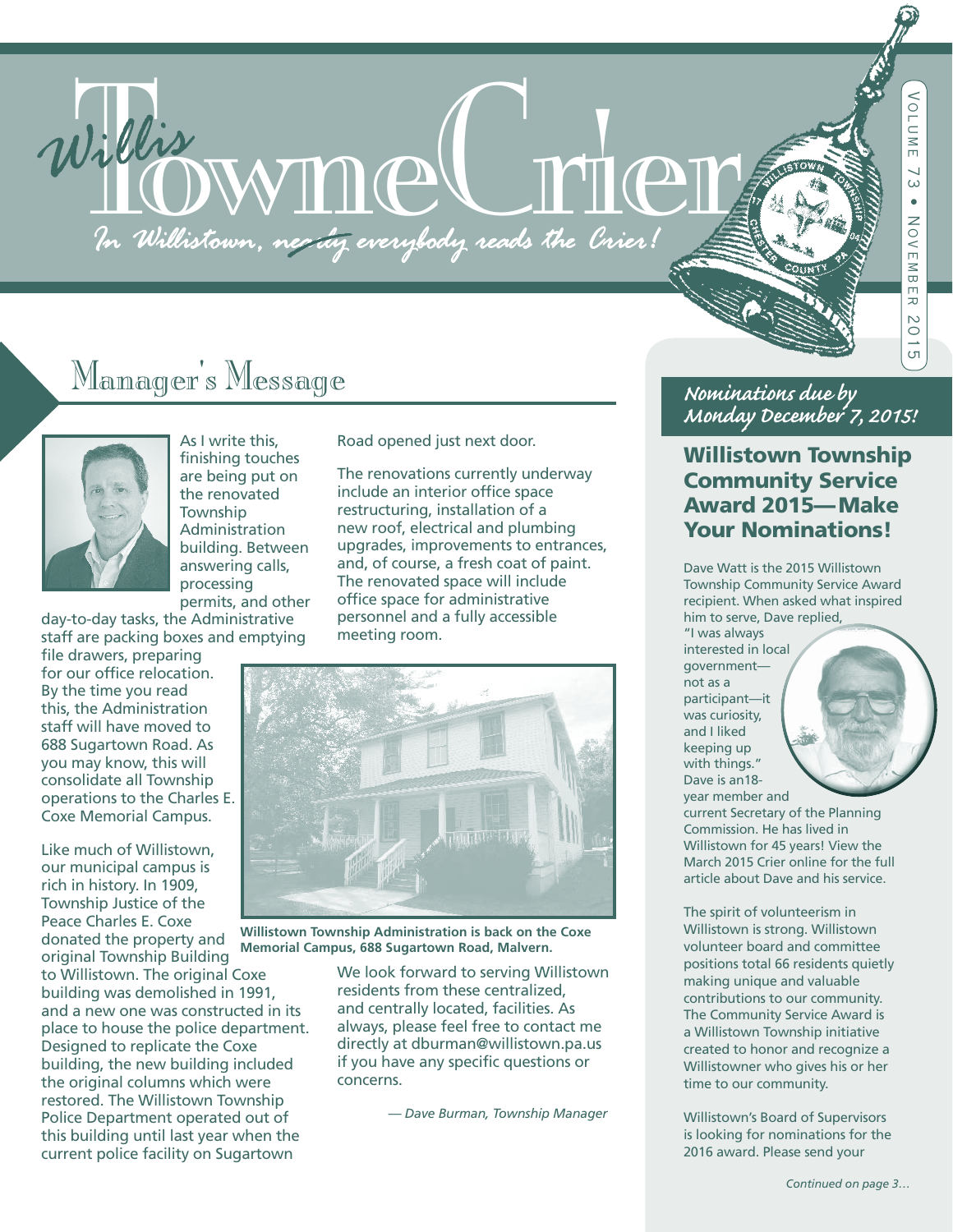

# **This Winter:**  *Try Salt Alternatives*

Spreading salt on roads and driveways reduces ice formation, allowing for safer travel for pedestrians and motorists. Too much salt, however, can corrode metal on cars, damage gardens and trees, and pollute our local streams. All landowners can be part of the solution by using alternative products or by using salt at recommended times and rates.

There are several products that can be used instead of salt. Here are a few options to consider:

- Sand, kitty litter, and coffee grinds These materials provide great traction. Sand is easily swept up and disposed of afterwards, but kitty litter often creates mushy clumps. These products absorb sunlight thus contributing to melting.
- Ashes For those with a wood burning fireplace, ashes are a great option. They provide a lot of traction and absorb sunlight melting ice quickly on a sunny day. And they're free!
- Beet juice Increasingly being used by highway departments on its own or mixed with salt, this safe and natural product allows ice to melt even when air temperatures are extremely cold.
- Potassium acetate, calcium magnesium acetate – Acetates are super-effective even at extremely low temperatures and are biodegradable. The drawback? Price. They cost several times as much as rock salt and can be difficult to find. Acetates are a good solution for small areas in environmentally sensitive locations, such as floodplains.
- Other "chlorides" Calcium, magnesium, and potassium chloride can melt ice—salt (sodium chloride) is not the only chloride alternative. These products are more expensive than rock salt but work better at low temperatures. Calcium chloride is the preferred choice over magnesium chloride, as it works at lower temperatures and is applied at a lower rate, leading to less chloride in our streams. Potassium chloride is considered safest for pets and plants, but is often more expensive and does not work well at lower temperatures. All chloride products contribute to

pollutant loads in our streams, and their use should be minimized.

If salt is the only reasonable alternative for your property, remember to remove as much ice and snow off the top to speed up the melting before applying salt. Also, remember that a little salt can go a long way:

- Apply rock salt at about a handful per square yard.
- Spread Calcium Chloride even thinner, about a handful per 3 square yards.
- The air temperature matters. Rock salt is five times more effective at melting ice at 30F than 20F, and ineffective below 20F. Calcium chloride is better for temperatures down to 0F.
- Applying salt early on in a winter event can prevent ice crystals from forming and minimize the amount of material used overall.



#### Chester • Ridley • Crum

The Chester Ridley Crum Watersheds Association (CRC) is the only watershed organization devoted to the protection of the water resources of the Chester, Ridley, and Crum Creek Valleys in Chester and Delaware Counties. Willistown Township is part of the Ridley and Crum Creek Watersheds. We look to CRC to help guide residents on protecting Willistown's precious water resources.

For more information on CRC and our watersheds, visit www.crcwatersheds.org.

# **This Fall:** *Keep Yard Waste Away from Streams!*

The way you manage your yard waste has a big impact on our local waterways! Please consider the following this fall:

- Dumping of yard clippings, leaves, and other debris into stream valleys and floodplains is a serious problem and is often illegal under state and local floodplain and water quality ordinances.
- Yard waste like leaves, grass, and brush piled along stream edges suffocates and kills the trees and shrubs that are critical for avoiding stream bank erosion.
- Yard waste piled along streams easily washes into streams during large rain events. Once in the stream, this burst of organic material contributes a harmful excess of nutrients, which in turn robs the stream of oxygen needed by fish and aquatic insects. Oxygen depletion has been observed for a long distance downstream of these localized deposits of yard waste and ultimately compound the Delaware Bay.
- Leaves and other yard waste raked into streets often wash into storm drains, causing flooding, impeding stream flow, and creating areas of stagnant

water that may create mosquito problems.

A few tips for handling yard waste:

- DO follow your waste/recycling hauler's special dates for picking up leaves and other yard waste in biodegradable, paper bags. DO NOT use plastic or paper grocery bags. (See "Leaf, Yard Waste, & Christmas Tree Pickup" article on page 5 for more info.)
- DO compost leaves or yard waste whenever possible. Find out more about composting and yard disposal from the Chester County Solid Waste Authority, www.chestercountyswa.org.
- DO NOT burn leaves. Burning results in air pollution and is prohibited in Willistown Township.
- DO NOT remove leaves and other woody debris from the ground in natural areas of your property, which may include hedgerows and forested areas. Leaves and downed woody material provide a great source of food and nutrients for microorganisms that are critical to maintaining healthy soils and plants.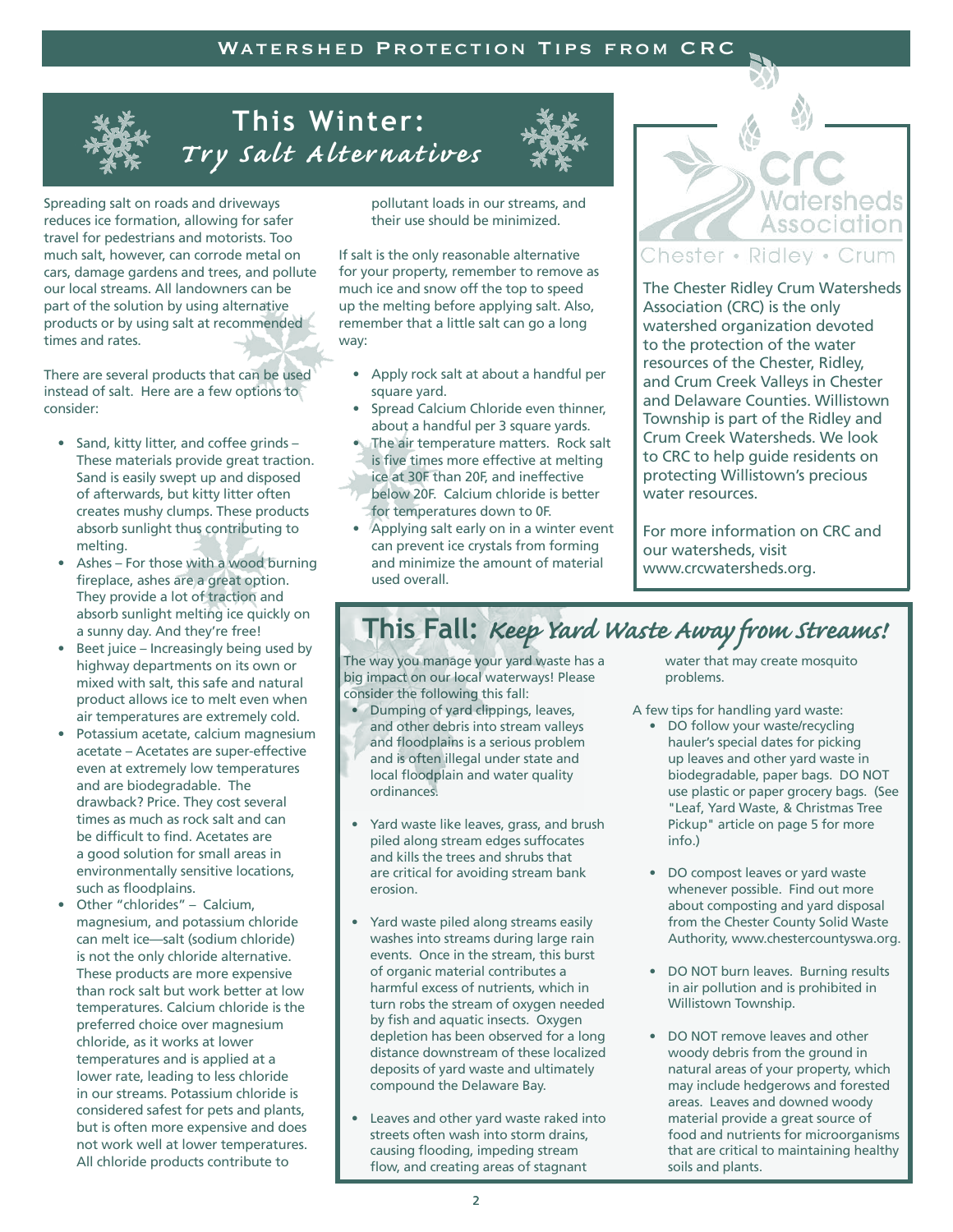

# Willistown Township Snow Removal Tips and Information

The Willistown Township Public Works Department takes great pride executing

snow removal operations. The eight-man crew clears 57 miles of Township roadways and 12 miles of PennDot roadways in a quick, efficient, and safe manner to ensure the safety of its residents.

Residents can do their part to facilitate the process. No vehicles should be parked on roadways or cul-de-sacs from the onset of the snow until the roadways have been completely cleared. Cars that are parked on roadways and cul-de-sacs can hinder the snow removal operations and may cause a delay in plowing because of access and available location to pile plowed snow. Crews will make every attempt to clear the area, but may have to return the following day after the vehicles are moved. Please refer to chapter 108 of the Willistown Township code, available at www.willistown.pa.us, for a complete list of rules and regulations.

Mailboxes should be located at least one

foot behind the face of the curb at a height of four feet. Mailboxes located closer to the street and/or lower to the ground

are most vulnerable to damage during plowing operations. Make sure your mailbox is sturdy and add extra support if needed. The Township is not responsible for mailbox replacement due to the snow coming off the plow; we will, however, replace a mailbox

#### Willistown Township Community Service Award

*...continued from cover.*

name and your nomination, with a letter of recommendation including a brief summary of your nominee's community service, to Mary Hundt at mhundt@willistown.pa.us by Monday, December 7. Contact Mary at 610-647-5300 x224 with any questions.

In order for a candidate to qualify for the Willistown Township Community Service Award, he or she must be currently serving or have served on one of the Township boards and committees, including:

that is physically hit by the plow truck.

Do not deposit shoveled, blown, or plowed snow onto public streets or storm sewers. This can cause dangerous conditions and is a violation of the law, punishable with a fine up to \$1,000. Please refer to Chapter 119-39 through 119-42 of the Township Code for a complete list of rules and regulations.

When possible, wait to clear your sidewalks and driveway aprons until the Public Works Department has completed their snow removal operations. During plowing, crews may make a pass in and a pass out of a roadway in order to allow access for emergency vehicles, and the roadway may be completed at a later time when the snow has stopped.

Please be patient. Snow removal does take time, especially in heavy snowfall. Crews will begin salting at the onset of the storm. Once two inches of snow has fallen, plowing will begin. Roads are plowed in an order based on traffic: state roadways will be plowed first, major secondary roadways will be plowed second, and the tertiary roads will be plowed last.

Report any problems to Willistown Township at 610-647-5300, 8 AM to 4 PM Monday through Friday. Please leave your name, address, contact number, and the nature of the problem. Calls received after 4 PM may not be acted upon until the next business day. You may also report potholes for Township roads under Report a Concern on the left side menu of our website: www.willistown.pa.us. On Saturdays, Sundays, and Holidays, emergencies may be reported to the Willistown Township Police

- Bartram Bridge Commission
- BOCA Board of Appeals
- Historical Commission
- Land Conservancy Authority Board
- Malvern Library Board
- Open Space Review Board
- Paoli Library Board
- Parks and Recreation Board
- Planning Commission
- Recycling Commission
- Zoning Hearing Board
- Vacancy Board

Send your nomination in today!

Department at 610-647-1440.

**Willistown Township has a winter maintenance agreement with PennDot to plow and salt the following roadways:**

- **Providence Road from Goshen Road to Sugartown Road**
- **Sugartown Road from Goshen Road to King Road**
- **Devon Road from Paoli Pike to South Cedar Hollow Road**
- **Warren Avenue from Goshen Road to Paoli Pike**
- **South Valley Road from Devon Road to Whitehorse Road**
- **North Cedar Hollow Road from Central Avenue to Tredyffrin Township Line**

**The following roadways are plowed by PennDot:**

- **King Road from Sugartown Road to the East Whiteland Township Line**
- **Paoli Pike, from Line Road to Lancaster Avenue**
- **Providence Road, from Goshen Road to West Chester Pike (Route 3)**
- **Goshen Road**

T I

Т

- **Delchester Road**
- **West Chester Pike (Route 3)**
- **Lancaster Avenue (Route 30)**
- **Street Road (Route 926)**

**PennDot Contact Information: Call 1-800-FIX-ROAD to report potholes. Call 610-566-0972, PennDot District 6 offices, with general questions or concerns regarding state roadways.**

# *Great Gift Idea!*



**book at the Township Administration Office between 8 AM and 4 PM, Monday through Friday, for \$206.70 (includes tax). A book can be mailed to you for an additional \$6.00.**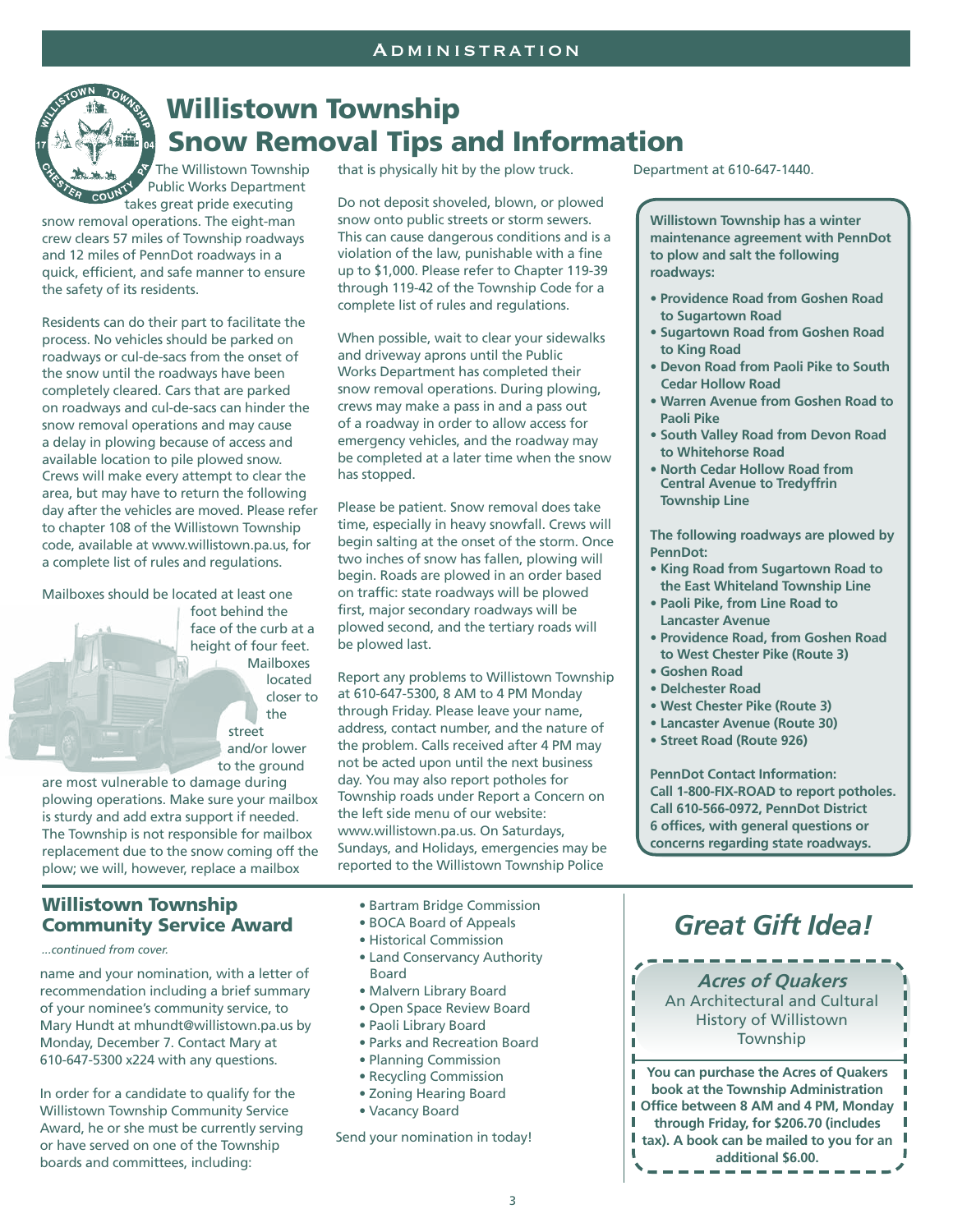#### PARKS & RECREATION

#### **Celebrating our community through people, parks, and programs**

# Another Summer of Outdoor Fun **GO WilMa! 2015**





The most talked about Inspiration Station again this year was Willistown Conservation Trust's Ashbridge Preserve. The kids love the stream crossings and playing in the stream. Pictured here are the crossing of the main stem of Ridley Creek, and *GO WilMa!* kids exploring in the Shugart Run tributary to Ridley Creek.

*GO WilMa!* stands for Get Outside<br>
around Willistown and Malvern! This<br>
outdoor adventure program is based<br>
on the summer reading themes for K.5 around Willistown and Malvern! This on the summer reading themes for K-5 children and teens identified annually by the national Collaborative Summer Library Program (CSLP). We combine the Malvern and Paoli Library summer reading programs with *GO WilMa!* based upon the CSLP theme. Under the leadership of Willistown Parks and Recreation, the program team includes Malvern and Paoli Library.

The 2015 reading themes were "Every Hero has a Story" and "Unmask". This year's *GO WilMa!* theme was "Nature Heroes—You Can Be One Too!" Upon signing up, kids received *GO WilMa!* Field Guides with scavenger hunt clues, leading to hidden "Inspiration Stations" in our local landscape. Each Station was named after a child or adult who is a hero of the environment or wildlife. We hope that learning about these nature heroes and understanding that one person can make a difference inspired our *GO WilMa!* participants to take action on behalf of what they love about nature. The Stations had a post with a rubbing plate where the kids "stamped" their Field Guides. When they showed their stamps to the libraries, they received prize raffle tickets and other incentives. The Guide had summaries of the

heroes, recommended reading, QR codes that linked to videos about the heroes or their cause, and length of the walk to the Station.

Many thanks go to our Station hosts: Malvern Borough, Paoli Battlefield Preservation Fund, Paoli Hospital, Historic Sugartown, Willistown Conservation Trust, Natural Lands Trust, and East Goshen Township.

The *GO WilMa!* program children and their families and friends found adventure outside, explored treasured and often unknown places in our community, and ran into others doing the same thing.

The program team gratefully acknowledges the Willistown Township Supervisors for major program funding and the Malvern Borough Council and the East Goshen Township Supervisors for their funding assistance. Check out more about the *GO WilMa!* program at

www.willistown.pa.us under Parks and Recreation and on Facebook. Contact Mary Hundt at 610-647-5300, ext. 224 with inquiries or comments.

Thanks to Willistown Parks and Recreation and the Township, the Libraries, East Goshen *Thanks from A GO WilMa! Enthusiast*

Township and Malvern Borough for once again providing us with *GO Wilma!*

We have just returned from a 3 week adventure in New Mexico where we were out exploring nature almost every day. Our return has been bittersweet. We loved our time in the southwest, but there is no place like home!

Guess where we are today on our first day back in Malvern? Starting our 2015 *GO Wilma!* adventures at Ashbridge Preserve!

I love the theme–Nature heros are great and I am learning along with Maddie and Eli!

We are looking forward to completing all of the *GO Wilma!* adventures. Glad to see Serpentine Preserve as an Inspiration Station this summer–we haven't been there yet!

Thanks again for providing this fun outdoor activity this summer!

*— Erika Luongo, Malvern Borough Resident*

## Stats 2015

• Grand total child participants: 623!

- If you conservatively average 3 people per trip, including parents, siblings, and friends, that's 1,869 people getting outside around Willistown and Malvern!
- 30 Explorers and their guests made it to all 13 Inspiration Stations travelling over 12 miles!
- A total of 1,710 trips were recorded, up 228 from 2014. Averaging 3 people per trip, that's 5,130 total trips!
- At an average of .92 mile per trip, that's 4,720 miles. Let's put it this way, our explorers and their guests walked from Willistown Township's Greentree Park to Grand Canyon National Park and back!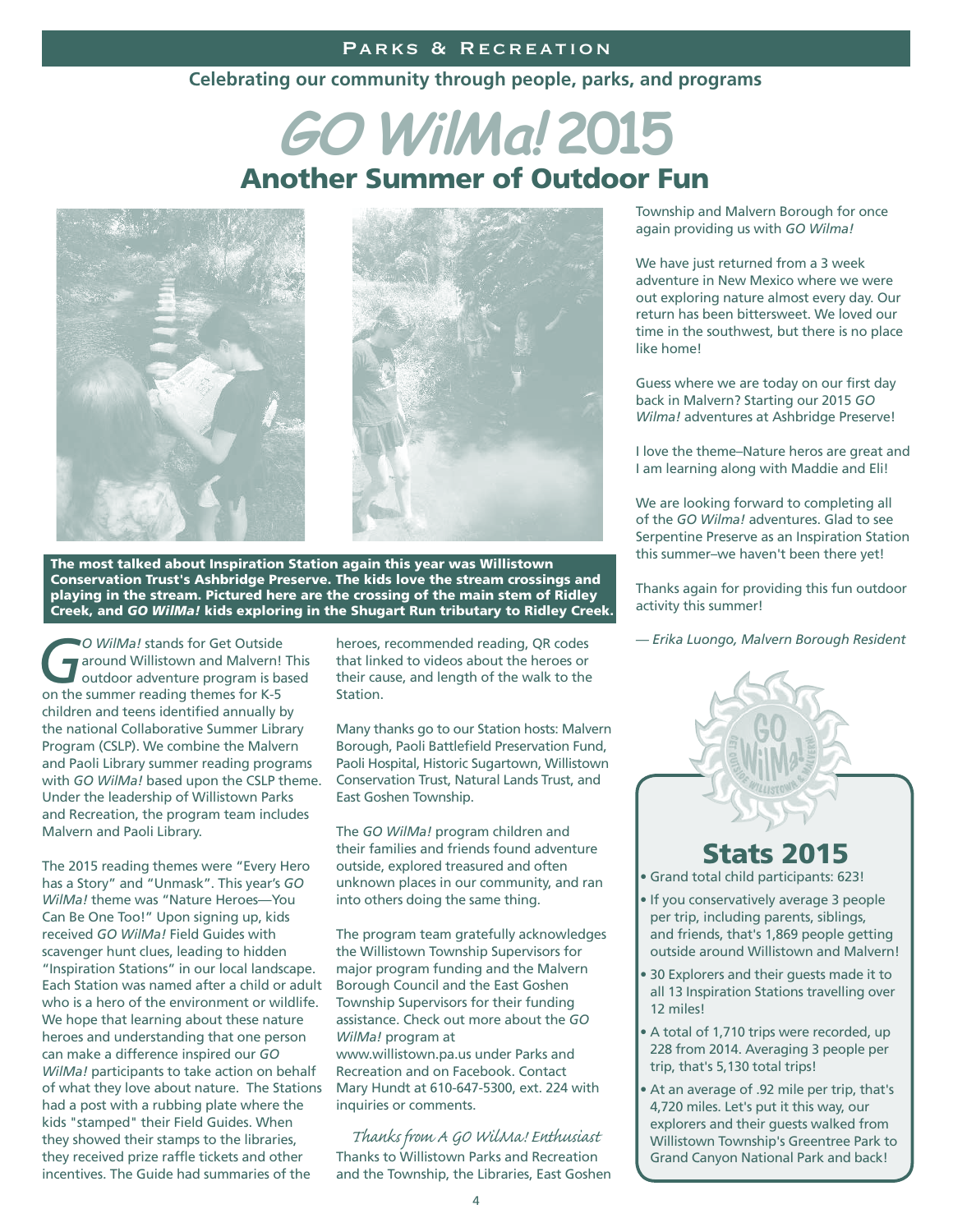#### Recycling Roundup



## Looking Ahead: Recycling 2016

Next year, the Willistown Recycling Commission will organize the annual document shredding event; a wood chipping event; and an electronics, TVs, tires and metal drop-off event in the Spring. Wood chipping will be repeated in the Fall.

Chester County will stage at least two Household Hazardous Waste Disposal events in locations convenient for Willistown Township residents.

We are working toward having a drug drop-off program that is accessible to residents throughout the year. Details will be shared in the Crier and on the website.

A drop box for video and audiocassettes, CDs and DVDs is available 24/7 at the Township's Coxe Memorial Campus.

Our motto is "Resolve to Recycle." Make it one of your New Year's Resolutions!

#### Leaf, Yard Waste, & Christmas Tree Pickup

Waste haulers serving Willistown Township residents are required to notify their clients of the special dates when their leaves, yard waste and Christmas trees will be picked up for composting. Leaves and yard waste are collected on the special pickup dates at curbside provided they are in biodegradable paper bags. These may be purchased at most hardware and home supply stores. Plastic bags full of leaves or yard waste will not be picked up on these dates. Paper bags full of leaves and yard waste that are placed at curbside with trash and recyclables on a non-special pickup date will be treated as trash. They will not be composted. De-trimmed Christmas trees do not require a separate bag or wrap. Simply place them at curbside on the special pickup date.

Please contact your hauler if you haven't received the pickup dates by early November.

Have a happy fall season!

# Twelfth Annual—*Always Successful* Coat Collection

By Cub Scout Pack 98

#### **Drop-off Period: November 7 – December 12**

Keep the Always Successful Coat Collection program rolling for the twelfth consecutive year by recycling those old coats that are in great shape that you are no longer wearing. There will be many people who are in need of coats this winter, and you can help them by donating. Only GOOD CONDITION and CLEAN, used or new COATS please!

#### Drop-off Sites (during regular facility hours):

- **Malvern Public Library**  First and Warren Avenues, Malvern
- **Paoli Public Library**  Rear entrance to Wells Fargo Bank Lancaster Avenue, Paoli
- **Paoli United Methodist Church**  81 Devon Road, Paoli
- **General Wayne Elementary School** (lobby) Devon and Grubb Roads, Malvern
- **Sugartown Elementary School** (lobby) Sugartown and School Roads, Malvern
- **Willistown Twp. Coxe Memorial Campus** 688 Sugartown Road, Malvern Township Administration hours are from 8 AM to 4 PM, Monday through Friday.

Drop-off bins will be available until December 12.

All coats will be given to a mission outreach program for distribution at no cost to those in need. Anyone. Free! In our first eleven years,



we've collected and donated more than 4,000 coats. Thank you all, but don't stop now! Our goal is another 500 coats this year.

Willistown Cub Scout Pack 98 has volunteered to coordinate this program, as they have done so successfully in previous years. Thank you, Cub Scouts! And thank you, Danielle Turner, for coordinating this community service program. Questions may be directed to Jim Tate, Recycling Commission Chairman: 610-647-7361.

We thank you in advance for making the effort to gather the coats you are no longer using and drop them at one of the aforementioned locations!



## Wood Chipping for Willistown Residents!

#### **Saturday, November 14 •9 AM–1 PM**

#### **Location: 688 Sugartown Road, Malvern**

Willistown's Recycling Commission to the rescue! Residents may bring tree, bush, and shrub limbs and branches no greater than 12" in diameter. They will be unloaded and chipped free of charge, then returned to Mother Earth for trails...Willistown recycles!

#### **Specifications**

Wood other than as described above will not be accepted. NO wooden furniture, ladders, fence posts/railings, telephone poles, landscaping wood, construction

wood, paneling, scrap wood, or any wood with nails, hooks, or metal in it. The Township can not dispose of these types of wood for you. Also, no leaves or grass.

Questions may be directed to Jim Tate, Recycling Commission Chairman, 610-647-7361.

**Note:** This is a wood-chipping event only. No other items will be accepted. Willistown residents only—no contractors.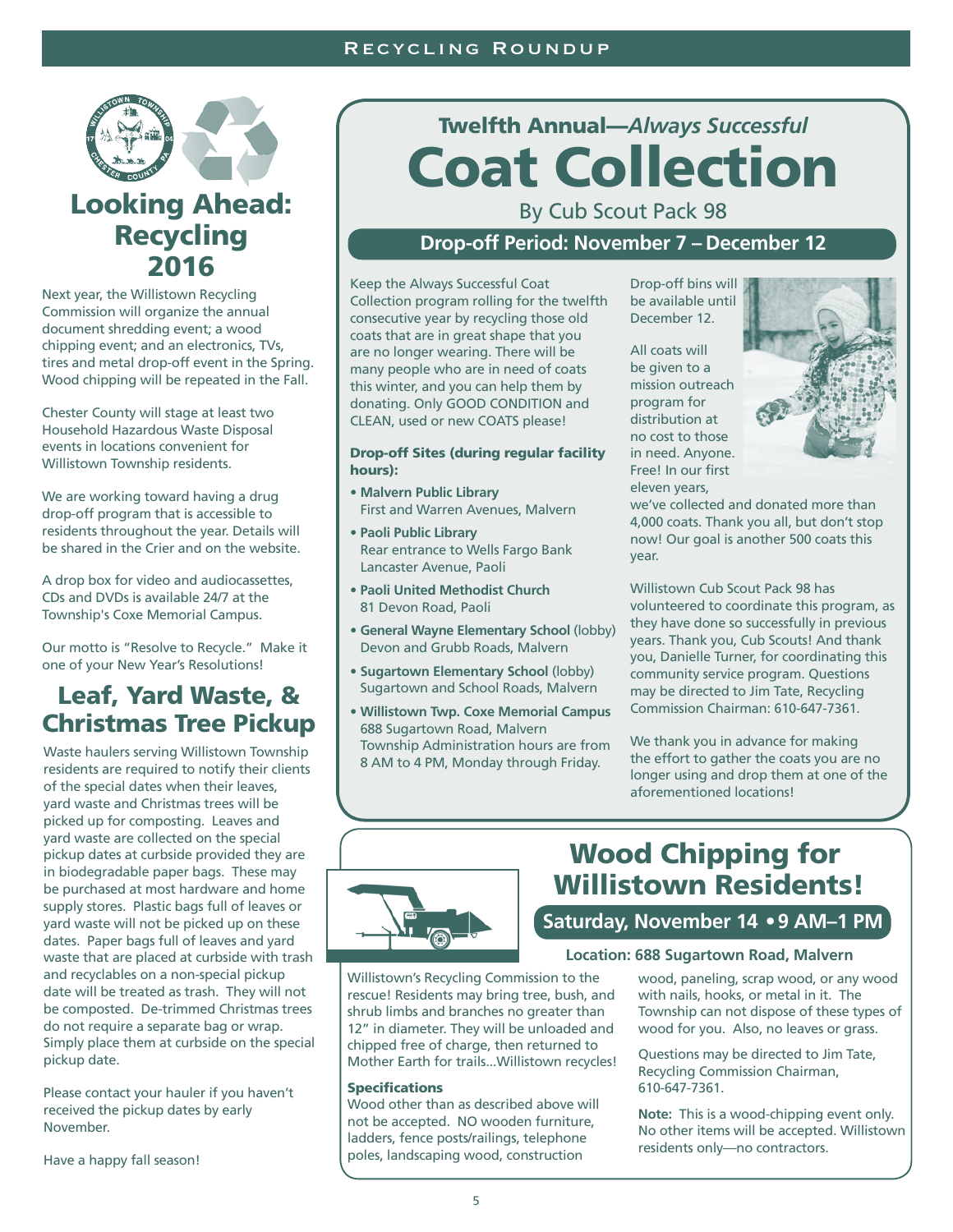#### **COMMUNITY**

Historic

SUGARTOWN



*Okehocking Nature Center*

The Okehocking Nature Center Board provides programming at the Township's Okehocking Preserve. Visit www.okehockingnaturecenter.org.

# Black Friday Turns Green!

#### **November 27 • 10:30 AM–1 PM**

Burn off some of those Thanksgiving calories and enjoy a different kind of post-Thanksgiving treat of live folk music, nature walks, and activities hosted by the Okehocking Nature Center at their Garrett Farmhouse headquarters.

Local folk singer Mike Madigan will do a singalong with interactive audience percussion! Experience "musical juggling," "the ugly stick," and Newfoundland storytelling of life in the great "Up North."

Enjoy a guided fresh air hike throughout Okehocking's picturesque landscape, learning about its special features, or stroll on your own. Valley Forge Audubon has catalogued over 140 species of birds here, so bring your binoculars.

This free family event offers welcome relief from the shopping frenzy of the Thanksgiving weekend. Refreshments will be provided. Rain or shine.

#### **Victorian Dance** Sunday, November 1 **2 PM–5 PM**

Join us for an afternoon of dancing led by the Victorian Dance Ensemble Performing Troupe of the Civil War Dance Foundation. This experienced troupe of dancers will demonstrate the various dances of the Civil War and Victorian Era. Attendees are given instruction on the various reel and quadrille movements and invited to join the troupe on the dance floor! Attendees are welcome to dress in costume if desired. The troupe will be in full Civil War garb. Light refreshments are provided. Registration is appreciated. Visit Historic-Sugartown.org or call 610.640.2667 to register.

Admission: \$15/Adult, \$12/Child ages 10 & younger.

#### **A Sugartown Christmas** Saturday, December 12 **11 AM–4 PM**

Bring your family to Historic Sugartown for some holiday fun!

Explore the historic village and hear about Victorian Christmas traditions. Sugar up at Sugartown! Kids will get a chance to decorate cookies and gingerbread houses, and try their hand at making Victorian-style ornaments and Christmas cards. Visit with Santa at our c. 1805 William Garrett House and enjoy holiday treats and hot cocoa! Admission: \$6/Adult, \$5/Senior (60+ yrs), \$4/Child (3–17 yrs). Children ages 2 and younger admitted free.

#### **Guided tours**  Through December 7 **Saturdays • 11 AM–4 PM Sundays • 1–4 PM**

Enjoy a guided tour of the 19th century village. You'll "shop" in the circa 1880 General Store, stamp leather as bookbinders do in the Book Bindery, view a wonderful collection of Willistown tall-case clocks in the circa 1805 Garrett House, and enjoy the transportation exhibit by Chester County Historical Society in our Carriage Museum. Admission: \$5/Adult, \$4/Seniors (60+ years), \$3/Child (3–17 years).

*Malvern's Victorian Christmas* **Friday, Dec. 4 • 5:30–9 PM Saturday, Dec. 5 • 10 AM–3 PM**

 Coronet bands, carolers, and horse and carriage rides bring scenes from Currier and Ives to mind as you walk through Malvern Borough's Victorian Christmas.

 On Friday at 6 PM in Burke Park, join community members in the lighting of the Town Tree. Thereafter, take in free musical performances throughout town, strolling street performers, children's shows, horse and carriage rides, a hayride, and more. Shopping will be at its best, as many stores will host open houses with refreshments for everyone. Santa Claus will hear the

wishes of all children under the pavilion at Burke Park.

On Saturday, from 11 AM–2 PM, Santa

and Mrs. Claus will be found at the Malvern Federal Savings Bank where children can have a complimentary photo taken and enjoy refreshments. Children have a chance to make ornaments courtesy of The Malvern Public Library and

Malvern Federal Savings Bank. Partake in a pony ride between 12 and 3 PM or



 Malvern's Victorian Christmas is produced by the Malvern Business & Professional Association with Malvern Federal Savings Bank, the Presenting Sponsor. Bring a nonperishable item for the Association's Chester County Food Bank donation drive. Check for updates prior to the

events by visiting www.malvernsvictorianchristmas.org.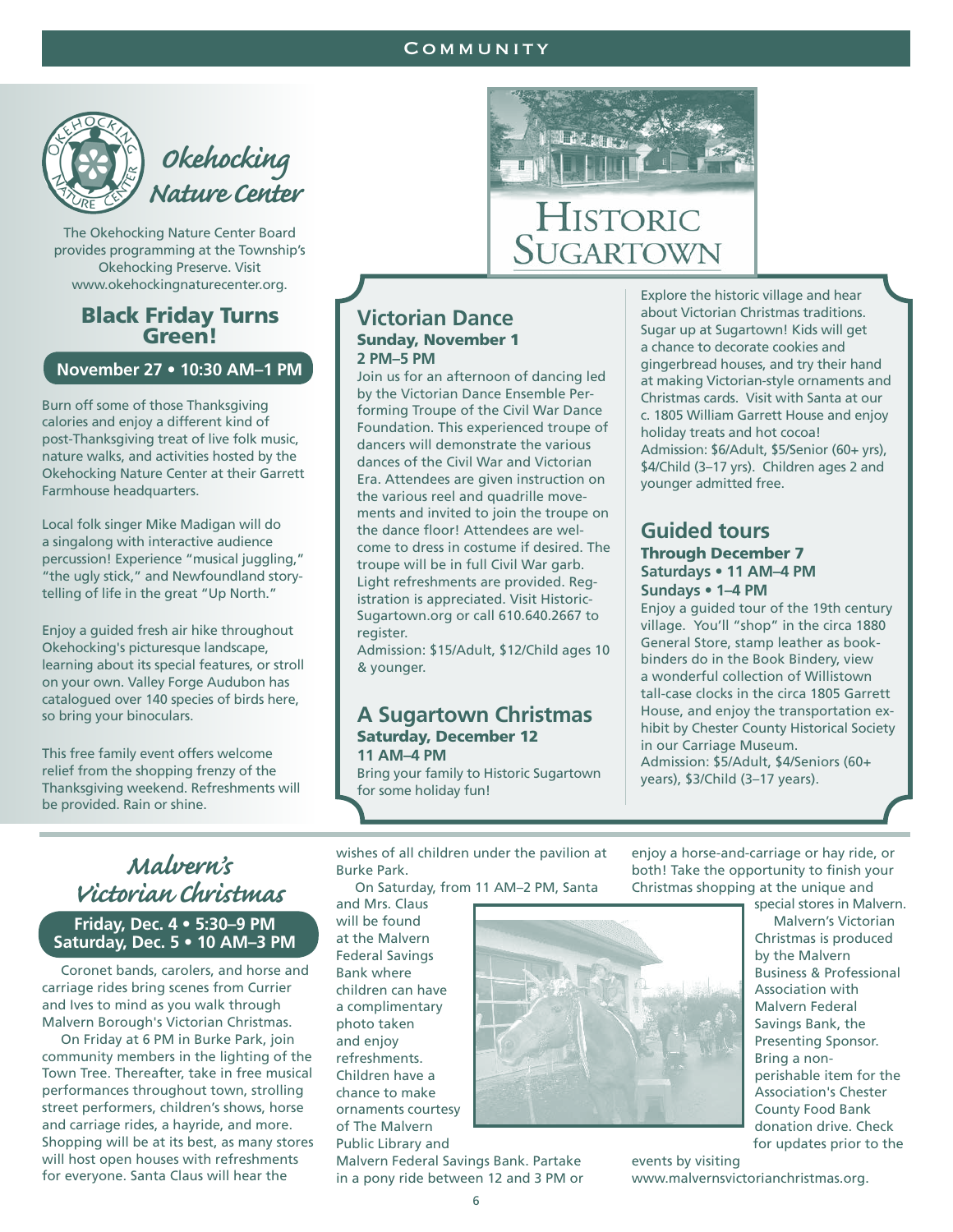# LIBRARY NEWS

#### **Malvern Public Library**

#### www.ccls.org or 610-644-7259

This holiday season, the library is again collecting donations for the Willistown Annual Coat Drive and Malvern Victorian Christmas Food Drive. We will also have a food donation program for the Chester County Food Bank from mid-November to early December.

Don't forget to stop by the Library on Saturday, December 5, during Malvern's Victorian Christmas celebration. Make a holiday craft to take with you from 11 AM to 1 PM.

Looking for an unusual holiday gift? Why not make a donation to Malvern Library in honor of someone? We'll purchase the needed item and create a bookplate naming the honoree. We still have a few t-shirts for sale that will spark conversation around the holiday table as well as tote bags for carrying your books!

We are always looking for interested residents to volunteer at the library. Volunteers help out at various community events, during fundraising events, and serve on our Board. If you are interested, pop into the Library and speak to Rosalie Dietz or call 610-644-7259.

Stop by to see our latest 125th Anniversary of the Borough of Malvern Art Exhibit! Paintings by local artists Sally Ritter and Michael Iacobucci are in the building lobby through January 4, 2016.

#### **Paoli Public Library**

www.tredyffrinlibraries.org or 610-296-7996

You'll find both the expected and unexpected at Paoli Library! The expected storytimes for preschoolers and book discussion groups for adults—are standard favorites. The unexpected—a new STEM club for school-aged children, a Bilingual Spanish/English Storytime, and a German Language Storytime—are family fun. children 18 months to 3 years make new friends while sharing books, finger plays, music, and movement activities.

The expected: The Mystery Book Club meets at 10:30 AM on the second Monday of each month.

The theme author for the November meeting is Walter Mosley. For future dates and information, you can also visit the website or contact Beverly Michaels at

bmichaels@ccls.org or 610-296-7092.

Mysteries not your thing? Try the Art Book Club, led by Victoria Skelly. The next meeting is November

18, and the book selection is *Priceless*, by Robert Whittman. For more information or to sign up, contact Victoria Skelly at victoriaskelly@comcast.net or call 610-296-7996.

Children ages 2−6 and their parents or guardians are invited to Family Storytime every Wednesday from 11 AM−12 Noon. Join us for an active storytime the whole family can enjoy!

For smaller children, aged newborn to 18 months, try Little Learners' Lapsit. The last session until after the holidays will be November 5, 10−11 AM. There will be stories, rhymes, songs, toys, and lots of interaction for the youngest of library patrons!

Toddler Tales' final meeting until after the holiday season will be on November 5, 11−12 PM. This delightful storytime offers rhymes, songs, and activities for children aged 18 months−3 years and their parents/ guardians!

#### The unexpected:

Kids aged 7−12 can join the STEM club, whose next meeting will be Monday, November 16, 4−5 PM. Come and enjoy fun activities relating to science, technology, engineering, and math! No prior registration needed.

The Library hosts a Spanish/English Storytime the first and third Wednesdays of the month, 4:30−5:15 PM. Register online. Parents can introduce children 6 and under and their siblings to another language through this bilingual storytime that will soon have children singing and reading in both languages! Speakers of all languages welcome.

German Language Storytime meets the first and third Fridays of the month, 10−11 AM. Kids ages newborn−5 years and their families enjoy stories, songs, playtime, and sing-alongs—all in German! For questions or more information, email germanstorytelling@gmail.com.

#### **A Very Fond Fare-Thee-Well to Ms. Rosalie!**

Ļ

Willistown Township wishes Rosalie Dietz all the best in her retirement! Her last day at the library is December 31, 2015. Rosalie will be heading off to State College with her husband, Roger, and their dog, Tillie. She started working at the library 20 years ago, and she has served as the Director for the past 16 years with great humor and energy. All who entered the doors of the library were greeted by Rosalie's effortless smile.

Mary Hundt, Director of Willistown Parks & Recreation, shared: "Rosalie's unbridled enthusiasm for the *GO WilMa!* outdoor adventure program was such fun for the participants as well as the program team! Her laughter is contagious, and her positive spirit is a joy to be around. It was an absolute pleasure to work with Rosalie over the years! She will be sorely missed by myself and our *GO WilMa!* team as well as the patrons of the library. Many thanks, Rosalie, and best wishes on your new adventure!"



GO WilMa! team members dressed as Super Readers and Nature Heroes: Rosalie Dietz, Malvern Library, Mary Hundt, Willistown Township, Linda Meachen, Malvern Library, and Maggie Smaltz and Joey Ryan of Paoli Library. r